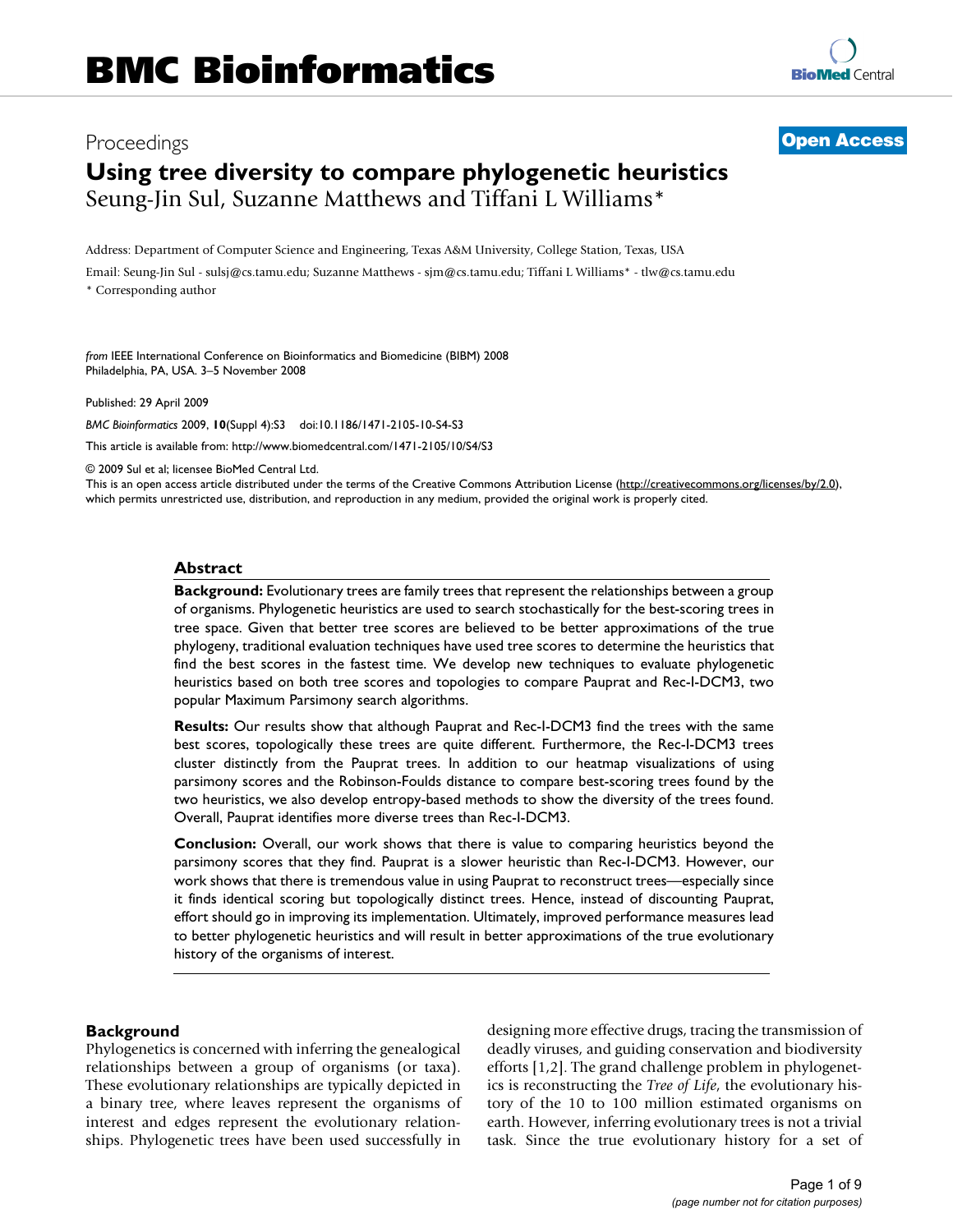organisms is unknown, the problem is often reformulated as an NP-hard optimization problem. Trees are given a score, where trees with better scores are believed to be better approximations of the true evolutionary history. For n taxa, there are an exponential number of evolutionary hypotheses: (2*n* - 3)!! possible solutions to be exact. As a result, an exhaustive exploration of the space of possible solutions (or "tree space") is infeasible. Thus, the most popular techniques in the field use heuristics to reconstruct phylogenetic trees.

In this paper, we develop new techniques to compare the performance of phylogenetic heuristics. While phylogenetic heuristics are used to search stochastically for the best trees in tree space, their results often vary across each run of the heuristic. As a result, it is difficult to compare performance among heuristics that produce different solutions. Our work evaluates phylogenetic heuristics based on both the *score* and *topology* of the trees found. More specifically, our work centers around the following two questions.

1. What value (if any) do slower heuristics provide?

2. How effective are parsimony scores in distinguishing between different tree topologies?

Traditional techniques for comparing phylogenetic heuristics use convergence plots to show how the best score improves over time, as best scores are thought to symbolize more accurate trees. Under this measure, the heuristic that obtains the best score in the fastest time is desired. Given that different tree topologies may have identical tree scores, preference of good-scoring trees found by fast heuristics may result in overlooking potentially more accurate evolutionary histories that were found by slower approaches.

We consider the performance of two well-known Maximum Parsimony (MP) search heuristics, Parsimony Ratchet [3] and Recursive-Iterative DCM3 (Rec-I-DCM3) [4] on four molecular datasets of 60, 174, 500 and 567 taxa. The parsimony ratchet algorithm used in this paper is called Pauprat since we used a Perl script by Bininda-Emonds [5] to generate a PAUP\* [6] batch file to run the parsimony ratchet heuristic. Our first observation is that there are benefits to considering different speed heuristic implementations of a MP phylogenetic analysis. In general, Pauprat is a slower heuristic than Rec-I-DCM3. Since we were curious of the merits of a heuristic, time constraints were removed from consideration in this study. However, both Pauprat and Rec-I-DCM3 find different trees with the same best parsimony scores. These diverse best-scoring trees denote that the heuristics are visiting different areas of the exponentially-sized tree space. We note that although TNT [7] has a faster implementation of parsimony ratchet than PAUP\*, TNT does not have the capability to return to the user the set of trees found during each iterative step of the parsimony ratchet algorithm. The Pauprat implementation of parsimony ratchet provides this capability. Moreover, the Rec-I-DCM3 implementation also provides users with the trees found during each step of the algorithm.

Secondly, although different trees are found with the same parsimony score, it's interesting to consider whether maximum parsimony is effectively distinguishing between the trees, which has significant implications for understanding evolution. By using a measure called *relative entropy*, we show that for a given collection of trees, parsimony scores have less information content than topological distance measures such as Robinson-Foulds (RF) distance [8]. In other words, for a collection of trees, parsimony scores identify fewer unique trees—which increases the potential of being stuck in a local optimum and producing less accurate phylogenies—than topological distance measures. Thus, more powerful search strate-

|  |  | Table 1: Frequency of the top-scoring trees from Pauprat and Rec-I-DCM3. |
|--|--|--------------------------------------------------------------------------|
|  |  |                                                                          |

| No. of taxa | best score | Pauprat           |                   |                   | Rec-I-DCM3 |                   |                   |                   |            |
|-------------|------------|-------------------|-------------------|-------------------|------------|-------------------|-------------------|-------------------|------------|
|             |            | step <sub>0</sub> | step <sub>1</sub> | step <sub>2</sub> | % of total | step <sub>0</sub> | step <sub>1</sub> | step <sub>2</sub> | % of total |
| 60          | 8,698      | 1,508             | 0                 | 1,509             | 60.3%      | 59                | 0                 | 343               | 8.0%       |
| 174         | 7,440      | 2,626             | 1,042             | 635               | 86.1%      | 170               | 491               | 1,301             | 39.2%      |
| 500         | 16,218     | 184               | 562               | 955               | 34.0%      | ا 23. ا           | 1,279             | 983               | 69.9%      |
| 567         | 44,165     | 27                | 263               | 735               | 22.5%      | ,299              | ا 671.            | 903               | 77.5%      |

The table shows the number of top-scoring trees found by each algorithm. step*i* refers to trees that are *i* steps away from the best score. Hence,  $step_0$  represents the number best-scoring trees, step<sub>1</sub> are trees one step away from the best, and step<sub>2</sub> are trees with parsimony scores two steps greater than the best score. Each algorithm found 5,000 total trees. For Pauprat (Rec-I-DCM3), the step<sub>0</sub>, step<sub>1</sub>, and step<sub>2</sub> trees make up 67.6% (10.7%) of the 5,000 total trees in the collection for the 60 taxa dataset. For the 567 taxa dataset, the top-scoring trees represent 22.5% and 77.5% of the 5,000 trees found by Pauprat and Rec-I-DCM3, respectively.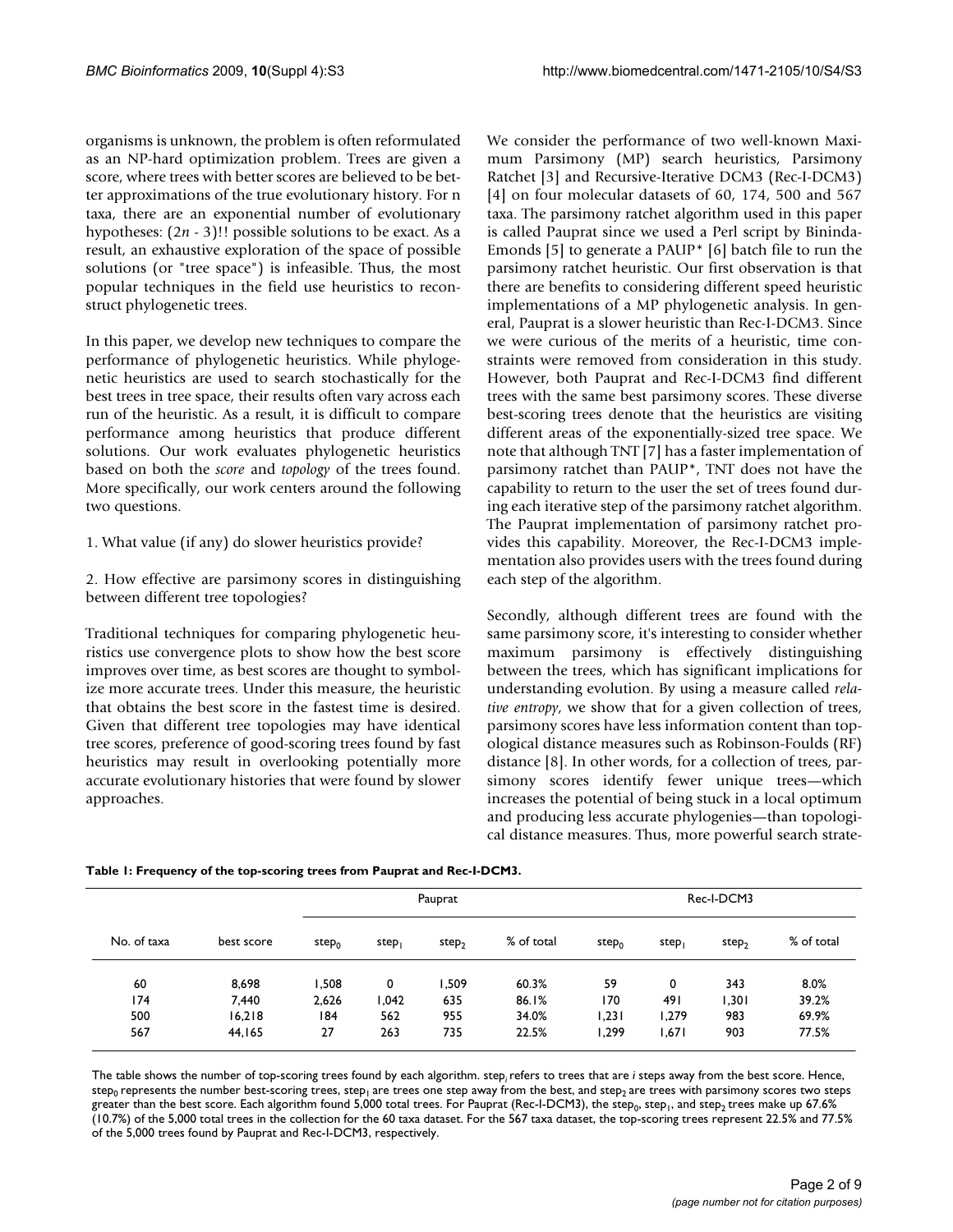gies could be designed by using a combination of score and topological distance to guide the search into fruitful areas of the exponentially-sized tree space.

# **Results and discussion**

# *Frequency of the top-scoring trees*

Table 1 shows the number of trees found by the Pauprat and Rec-I-DCM3 heuristics in terms of the number of steps they are from the best score, *b*, we found across the algorithms. For each dataset, both Pauprat and Rec-I-DCM3 find trees with the best score, *b*. Let *x* represent the parsimony score of a tree *T* . Then, tree *T* is *x* - *b* steps away from the best score. In Table 1, step<sub>0</sub>, step<sub>1</sub>, and step<sub>2</sub> represent trees that are 0, 1 and 2 steps away from the best score, *b*, respectively. It is clear that the top-scoring trees from Pauprat comprise a large proportion of the total collection of its 5,000 trees for the smaller datasets (60 and 174 taxa). On the other hand, the top trees for Rec-I-DCM3 comprise the majority of its collection of trees for the larger datasets (500 and 567 taxa).

# *Topological comparisons of top-scoring trees*

Figure 1 shows the topological differences (measured by the RF rate) between the top-scoring trees found by the two phylogenetic search heuristics. We use a heatmap representation of the RF matrix, where each value (cell) in the two-dimensional *t* × *t* RF matrix is represented as a color. Darker (lighter) colors represent smaller (higher) RF rates. Since the RF matrix is symmetric, our heatmap is symmetric as well. For each heatmap, the right values are *x* coordinates and the values on the top are *y* coordinates. Consider the heatmap that represents the collection of 60 taxa trees. Cell  $(1, 1)$  represents the set of step<sub>0</sub> trees from the Pauprat heuristic. Each of the  $1,508$  step<sub>0</sub> trees is compared to each other. Their resulting RF rates are 0%, which is denoted by a black coloring of the  $1,508 \times 1,508$  block of cells. Hence, the best scoring trees found by the Pauprat heuristic are identical. A similar conclusion can be made concerning the 59 step $<sub>0</sub>$  trees found by Rec-I-DCM3 and</sub> denoted by cell (2, 2) in the heatmap. If we look at the step<sub>0</sub> trees from both Pauprat and Rec-I-DCM3, represented by cells  $(x, y)$ , where  $x, y \le 2$ , the entire block of cells have a RF rate of 0%. Hence, for the 60 taxa dataset, the



# Comparing the RF rates of the top-scorin **Figure 1** g trees found by Pauprat and Rec-I-DCM3

**Comparing the RF rates of the top-scoring trees found by Pauprat and Rec-I-DCM3**. Each heatmap reflects the RF matrix between all step0, step1, and step2 trees found by Pauprat and Rec-I-DCM3. The heatmaps for the 60, 174, 500, and 567 taxa datasets represent the 3419 × 3419, 6265 × 6265, 5194 × 5194, and 4898 × 4898 RF matrices, respectively. The RF rate axis varies across the heatmaps.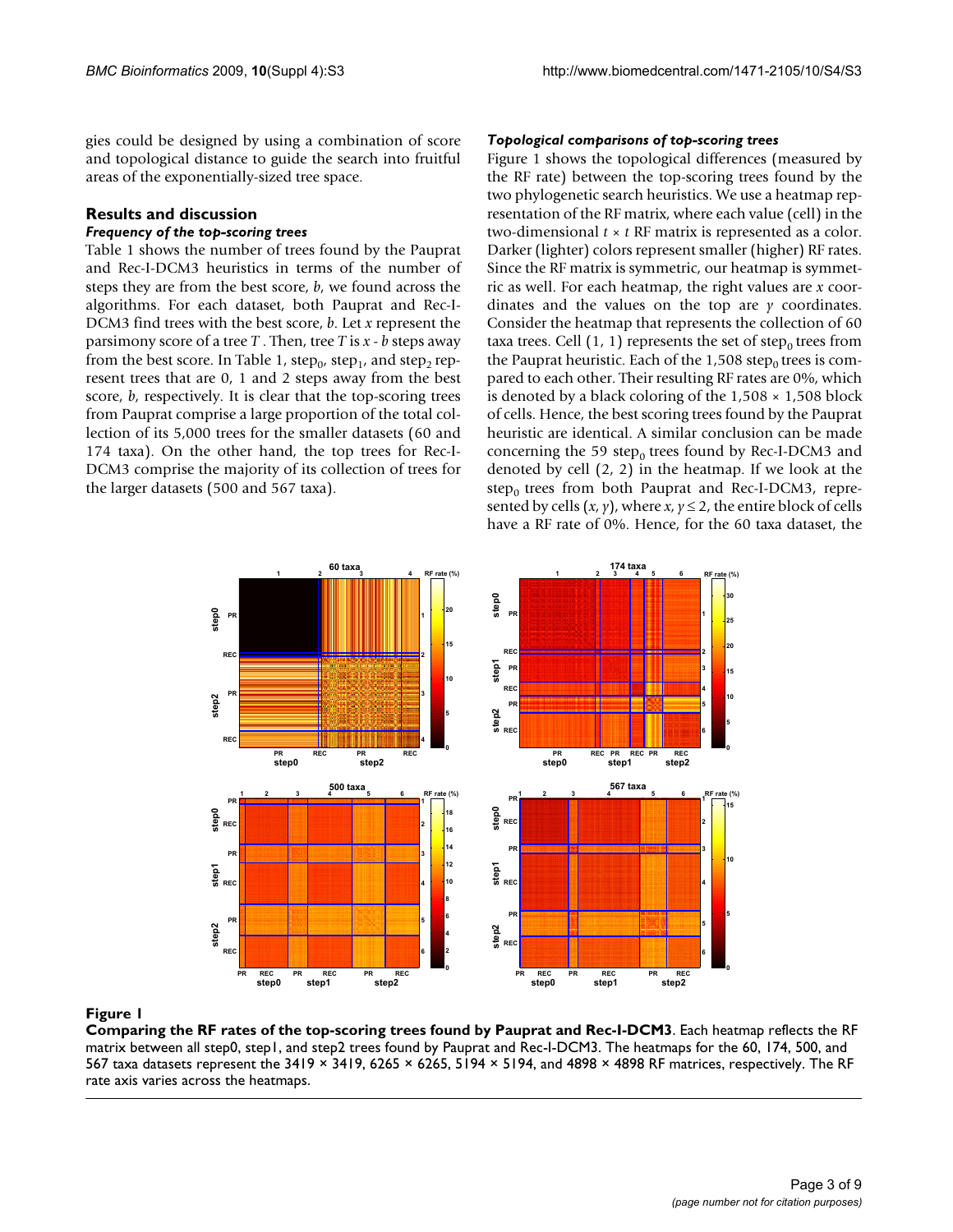heuristics found identical best-scoring trees. For the step. trees, reflected in cells (3, 3) and (4, 4), there is more variation among the 60 taxa trees. Neither heuristic found step<sub>1</sub> trees. The heatmap also compares trees with different number of steps to the best. For example, cell (1, 4) compares step<sub>0</sub> Pauprat trees with step<sub>2</sub> Rec-I-DCM3 trees and denotes that they have a wider range of topological differences between them.

Although the best trees are identical in the 60 taxa dataset, the heatmaps in Figure 1 show that the Pauprat and Rec-I-DCM3 algorithms find topologically different trees that have the same parsimony score. Furthermore, as the parsimony score increases, there is more variety in the topological structure of the step<sub>1</sub> and step<sub>2</sub> trees. The topscoring trees found by Rec-I-DCM3 algorithm are more similar to each other than their Pauprat counterparts. Finally, the heatmaps show that Pauprat finds more topologically dissimilar trees than Rec-I-DCM3. Thus, the RecI-DCM3 step*i* trees tend to form clusters that are distinct from the step*i* Pauprat trees.

Next, consider the heatmaps in Figure 2 which reflect strict consensus resolution rates for a collection of *t* trees. The heatmaps in this figure are read similarly to those in Figure 1. The difference is the interpretation of the cell (*i*, *j*). For example, on the 60 taxa dataset, cell (1, 1) represents the strict consensus resolution of the  $1,508$  step<sub>0</sub> trees from Pauprat. Cell (2, 3) is the strict resolution rate of the step<sub>0</sub> Rec-I-DCM3 trees with step<sub>2</sub> Pauprat trees. High resolution rates reflect high similarity among the trees of interest. Overall, the consensus resolution rate is the highest for the step<sub>0</sub> trees. This corroborates the results shown in Figure 1 that step $<sub>0</sub>$  trees are more topologically similar</sub> to each other than higher scoring trees. Furthermore, the strict resolution rate is greater among Pauprat trees than its Rec-I-DCM3 counterparts. For both Pauprat and Rec-I-DCM3, the majority resolution of comparing the top trees always resulted in a rate greater than 90% (see Figure 3).



Figure 2

**Comparing the strict resolution rates of the top-scoring trees**. Each 6 × 6 heatmap represents the strict resolution rate between the step<sub>0</sub>, step<sub>1</sub>, and step<sub>2</sub> trees found by the Pauprat and Rec-I-DCM3 heuristics.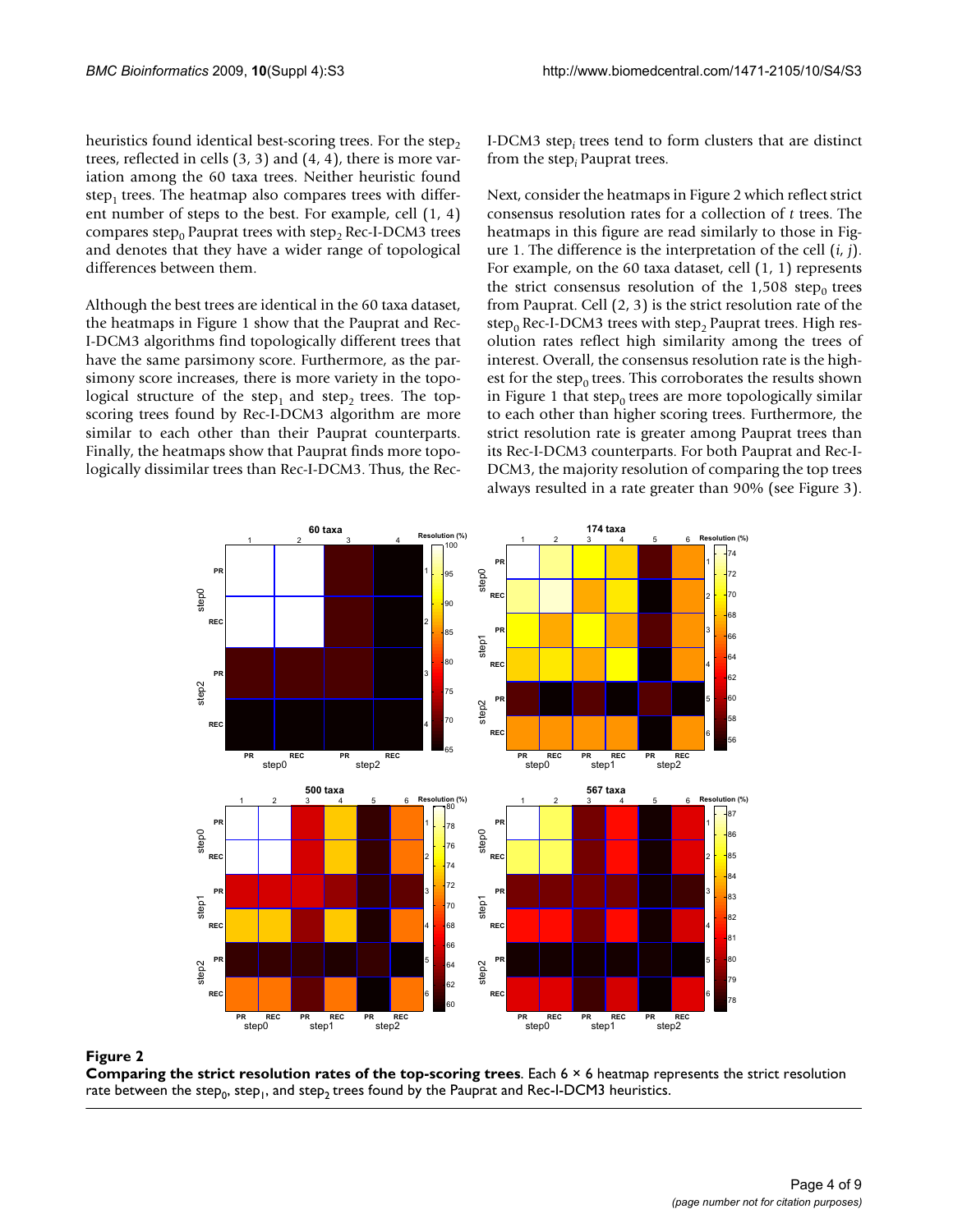

Figure 3

**Comparing the majority resolution rates of the top-scoring trees**. Each 6 × 6 heatmap represents the strict resolution rate between the step<sub>0</sub>, step<sub>1</sub>, and step<sub>2</sub> trees found by the Pauprat and Rec-I-DCM3 heuristics.

There is little variation among the step*i* trees when computing the majority tree. In fact, the results indicate that all of the top-scoring trees could be used to create the majority consensus tree with minimal impact on the consensus resolution rate. While it could be argued that the heatmaps in Figure 1 and Figure 2 essentially agree, Figure 1 gives greater insight into the differences found by individual trees. The consensus heatmaps, in contrast, *summarize* the information, and give a "bird's eye" view of bipartition sharing between trees found between the two approaches. By evaluating both types of heatmaps, the reader can fully appreciate the intricate similarities and differences of the two heuristics at hand, while still keeping sight of the overall picture.

# *Comparisons over time*

Next, we focus on the performance of Pauprat and Rec-I-DCM3 in terms of time using all of the trees returned by each search heuristic. The purpose of this experiment is to determine the information content of parsimony scores and RF rates among the set of trees found by the heuristics. Previous figures have shown that trees with the same parsimony score are distinct topologically. Now, we broaden our analysis to incorporate all trees found by a heuristic over a defined time period. Here, time is measured by the number of iterations (which is CPU time independent) and not on wall-clock time (e.g., number of hours required). Although number of iterations is an architecture-independent measure, it may not be completely adequate as each algorithm may do more work than the other per iteration. We are comparing heuristics based on their input/output behavior, which is the collection of trees returned after 5 runs of a heuristic, where each run consists of 1,000 iterations. Thus, we believe that using iterations as a basis of time is adequate for the purposes of this paper.

Figures 4 and 5 use relative entropy as a measure for uniformly quantifying the information content of parsimony scores and RF rates. Relative entropy is shown as a percentage of the maximum possible entropy. Higher relative entropy means that there is more diversity (heterogeneity) among the values of interest, and hence higher information content. Lower relative entropy values denote homo-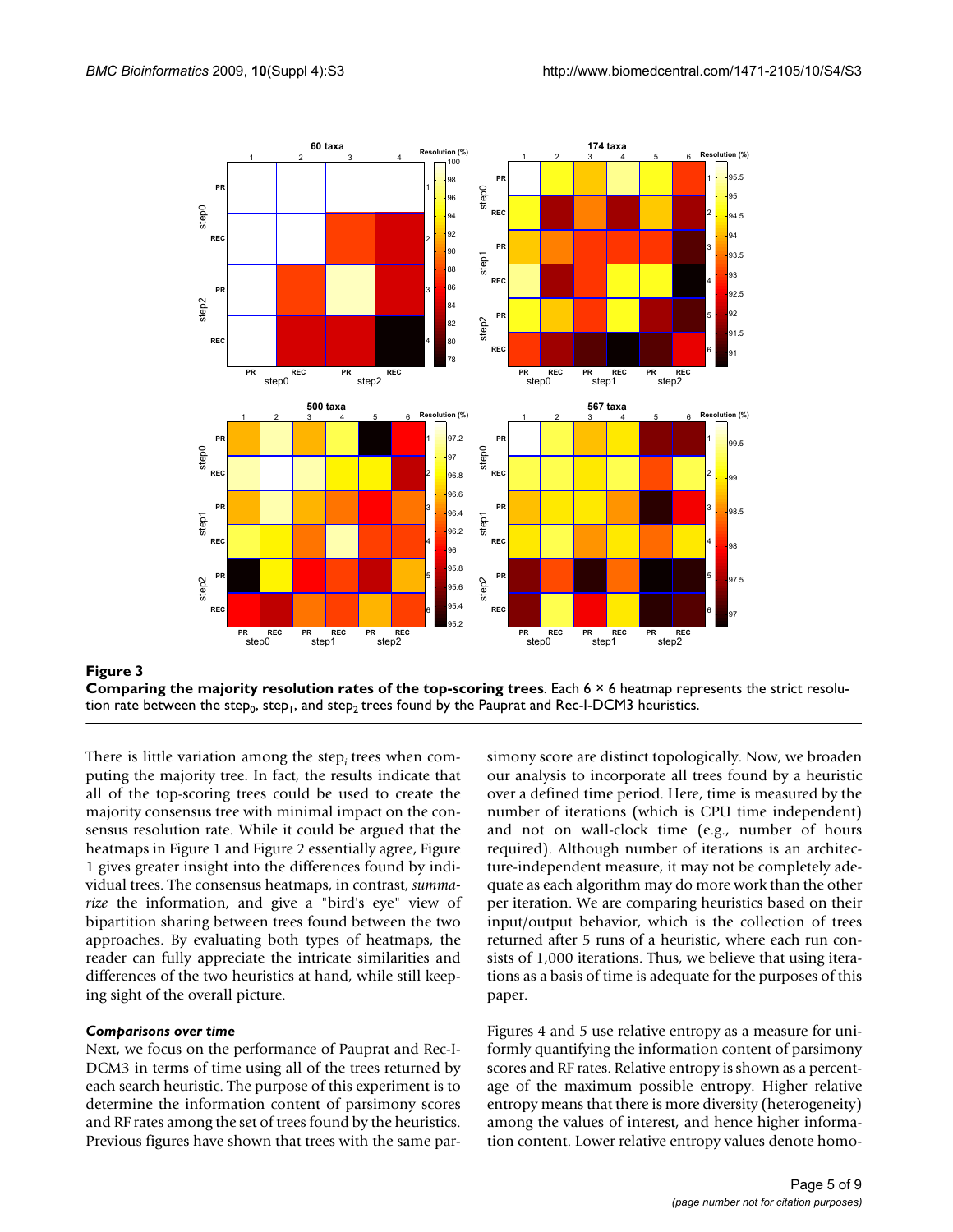

# **Figure 4**

**Relative entropy for parsimony scores and RF rates for Pauprat**. Relative entropy values are computed every 100 iterations. In the plots, a data point at iteration *i* represents the average relative entropy of parsimony scores (or RF rates) based on the 100 trees produced by the Pauprat between iteration (*i* - 99) and iteration *i*.

geneous values and lower information content. One implication of low entropy values is that the search has reached a local optimum. Higher entropy values signify that more diverse trees are found by a phylogenetic heuristic, which lessen its probability of being trapped in local optima.

In Figure 4, Pauprat has a higher relative entropy than Rec-I-DCM3 when comparing parsimony scores and RF distances for the 174 and 500 taxa datasets. That is, Pauprat trees have a more diverse range of parsimony scores and RF values than Rec-I-DCM3 trees. For the 60 taxa curves, Rec-I-DCM3 has a much higher relative entropy than Pauprat. Moreover, for Rec-I-DCM3, parsimony score entropy values are much higher than RF rate values for 60 taxa. Such a result implies that the parsimony scores of trees are more diverse than their topologies. In other words, trees with different scores when compared topologically are similar. For Pauprat, the relative entropy values vary more than for Rec-I-DCM3, which has relative entropy values that are fairly constant across iterations. Essentially, such behavior denotes that the Rec-I-DCM3 search has converged as there is not much change in the parsimony or RF rates among the trees found.

# **Conclusion**

In this paper, we used novel methods to assess the quality of two maximum parsimony heuristics, Pauprat and Rec-I-DCM3. The goal of this work was to both ascertain the value of slower heuristics and determine if parsimony score is effective in distinguishing between different tree topologies. We designed a new entropy-based measure,



# **Figure 5**

**Relative entropy for parsimony scores and RF rates for Rec-I-DCM3**. Relative entropy values are computed every 100 iterations. In the plots, a data point at iteration *i* represents the average relative entropy of parsimony scores (or RF rates) based on the 100 trees produced by Rec-I-DCM3 between iteration (*i* - 99) and iteration *i*.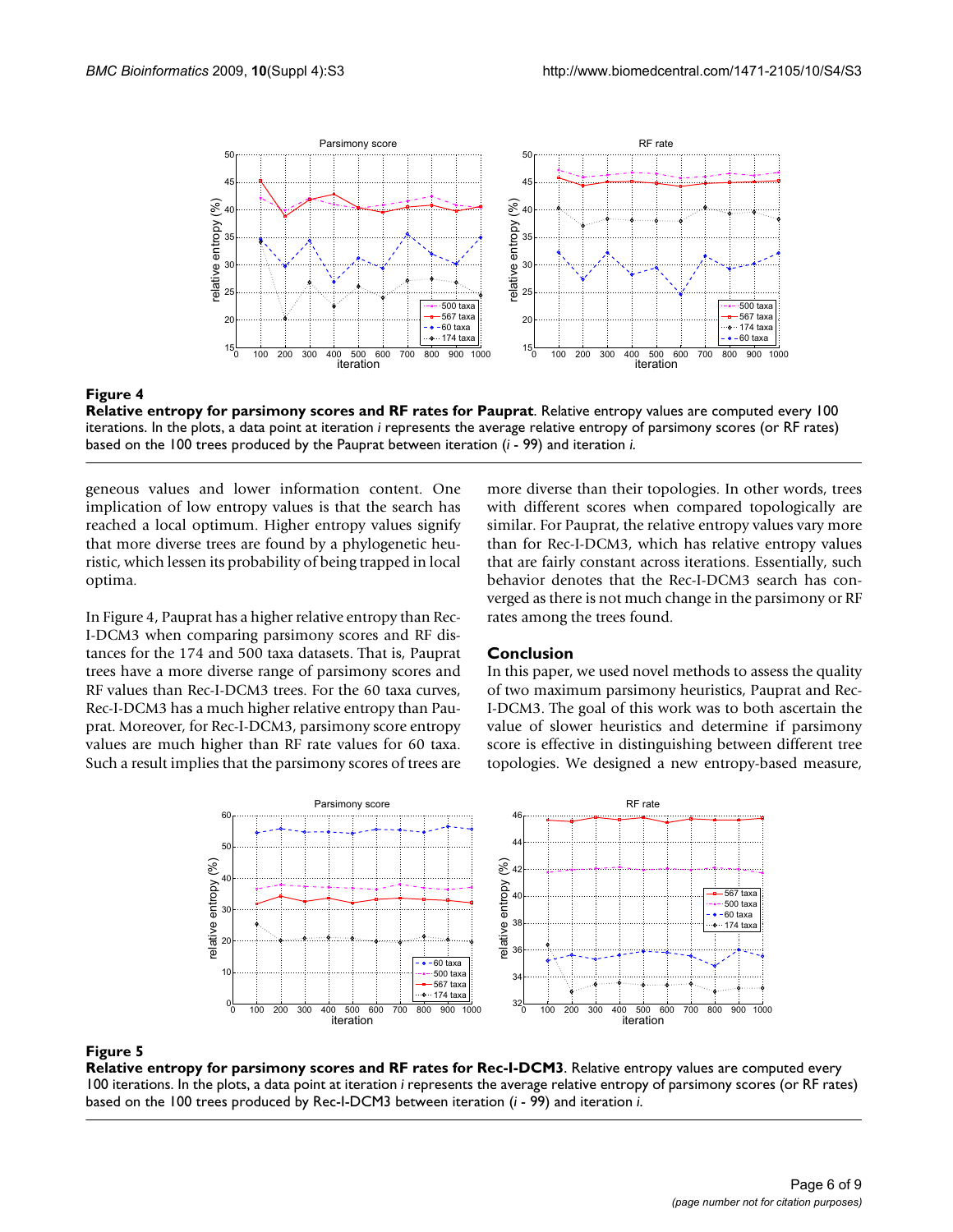which we used in tandem with parsimony scores and Robinson-Foulds (RF) distance, to quantify levels of tree heterogeneity across the Pauprat and Rec-I-DCM3 heuristics over several datasets. In addition, we used heatmaps to visualize levels of tree diversity found by the heuristics.

Our results show that parsimony score masks tree diversity in large populations of equally parsimonious trees. By using relative entropy, there is more information content in topological distance measures (such as the RF distance) than in parsimony scores. Furthermore, when considering three groups of top-scoring (step<sub>0</sub>, step<sub>1</sub>, and step<sub>2</sub>) trees, there is a wide-range of topological differences among these trees. In some cases, by using our relative entropy measure, parsimony scores are more diverse than the tree topologies found. This suggests that our topology-based methods may be more reliable in quantifying fine-grain differences between different heuristics, especially in larger datasets.

Our experiments with the two heuristics, show that Pauprat searches through tree space more slowly than Rec-I-DCM3. However, both Pauprat and Rec-I-DCM3 find trees with the best score. Pauprat's trees tended to be more diverse, especially on larger datasets. Pauprat's diverse collection of trees suggests its ability to escape local optima. Given that both heuristics find different classes of equally parsimonious trees, they are both useful in reconstructing phylogenies. Typical performance studies based on convergence speed of phylogenetic heuristics to the best score would discount heuristics that had a slower convergence rate. While speed is certainly important, ultimately the goal of phylogenetics is to obtain an accurate evolutionary tree for a group of taxa. Given that accuracy is typically based on a score given to a tree, we would like to be able to obtain all best-scoring trees. For the datasets studied here, our results show that both Pauprat and Rec-I-DCM3 are necessary to obtain a diverse collection of best-scoring trees. Depending on the value of these different hypotheses, our study shows that it may be worthy to improve an implementation of slower algorithms if they search a different aspect of tree space than their counterparts. In the future, we plan to create additional metrics for ascertaining levels of diversity in populations of trees. This work will also be extended to include maximum likelihood heuristics. Finally, we plan to use our results to develop new heuristics that improve the accuracy of reconstructing evolutionary trees.

# **Methods**

# *Maximum parsimony heuristics*

We study heuristics that use the maximum parsimony (MP) optimization criterion for inferring the evolutionary history between a collection of taxa. Each of the taxa in the input is represented by a molecular sequence such as DNA

or RNA. These sequences are put into a multiple alignment, so that they all have the same length. Maximum parsimony then seeks a tree, along with inferred ancestral sequences, so as to minimize the total number of evolutionary events by counting only point mutations.

# *Parsimony ratchet*

Parsimony ratchet is a particular kind of phylogenetic search performed with alternating cycles of reweighting and Tree Bisection Recombination (TBR). The approach works as follows: starting with an initial tree, a few of the characters (between 5 – 25%) are sampled, and reweighted. It suffices to say here that reweighting of characters involves duplicating the characters so that each shows up twice (or more) in the resulting dataset. Then, using these reweighted characters, TBR search is performed until a new starting tree is reached using this subset of data. This new starting tree is then used with the original data set to repeat the phylogenetic search. Parsimony ratchet tries to refine the search by generating a tree from a small subset of the data and using it as a new starting point. If the new tree is better than the old one, then the new one is used as the new starting tree. Otherwise, the old one is kept.

# *Rec-I-DCM3*

Recursive-Iteration DCM3 (Rec-I-DCM3) [4] implements a disk-covering method (DCM) [9-11] to improve the score of the trees it finds. A DCM is a divide-and-conquer technique that consists of four stages: divide, solve, merge, and refine. At a high level, these stages follow directly from DCM being a divide-and-conquer technique.

Rec-I-DCM3, involves all of the above DCM stages, but in addition, is both recursive and iterative. The recursive part concerns the divide stage of the DCM, where overlapping subsets of the input tree's leaf nodes may be further divided into yet smaller subsets (or subproblems). This is an important enhancement to the DCM approach since for very large datasets, the subproblems remain too large for an immediate solution. Thanks to the recursion, the subproblems are eventually small enough to be solved directly using some chosen base method. At this point, Rec-I-DCM3 uses strict consensus merger to do the work of recombining the overlapping subtrees to form a single tree solution. The iterative part of Rec-I-DCM3 refers to the repetition of the entire process just described. That is, the resulting tree solution becomes the input tree for a subsequent iteration of Rec-I-DCM3.

#### *Comparing collections of trees RF distance matrix*

Given a collection of *t* evolutionary trees, we would like to quantify the topological differences that exist between them. We compute the *t* × *t* Robinson-Foulds (RF) matrix,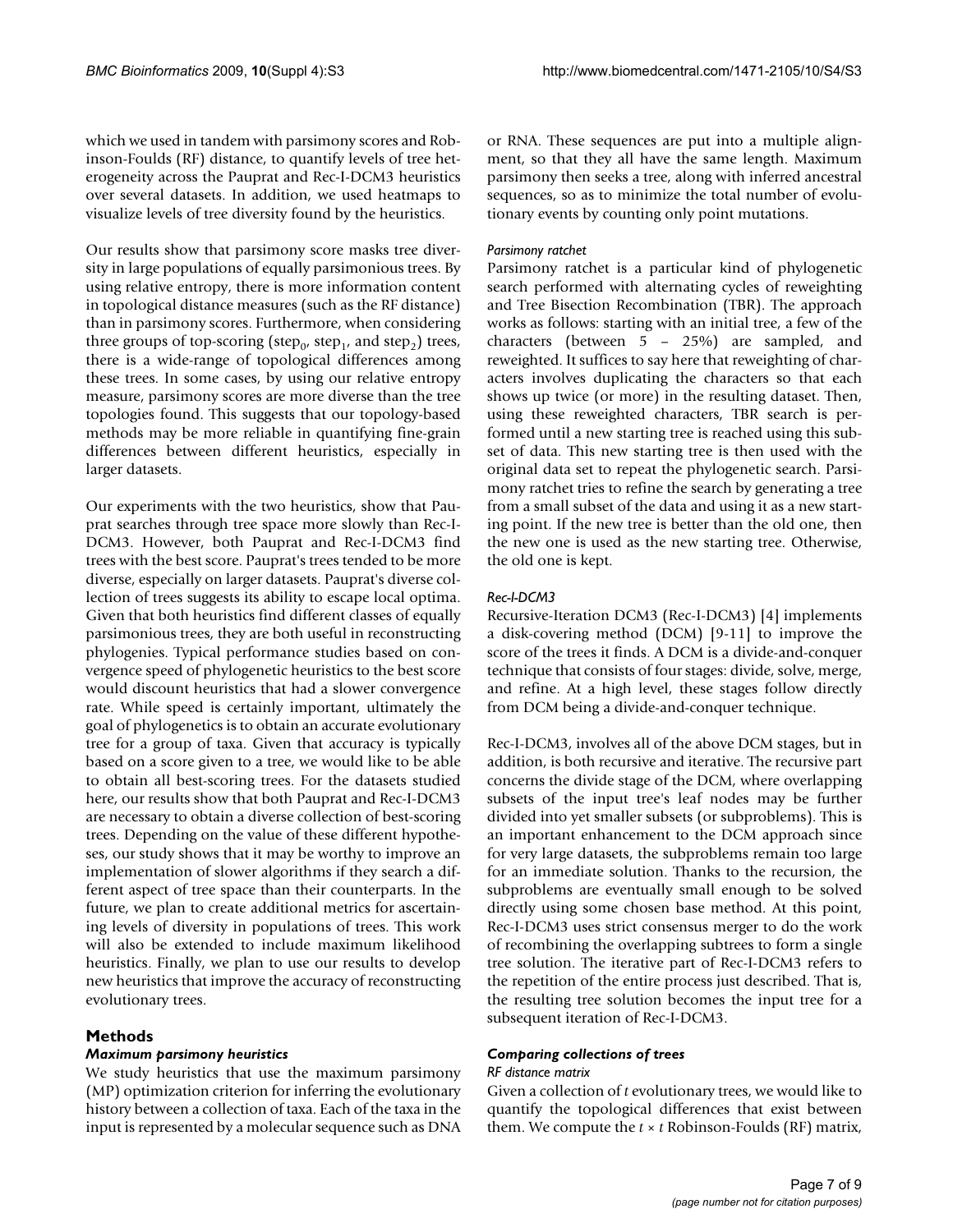which represents the dissimilarity between each pair of trees. Cell  $(i, j)$  in the  $t \times t$  RF matrix represents the RF distance between the two trees labeled  $T_i$  and  $T_j$ . The Robinson-Foulds (RF) distance computes the number of bipartitions (or evolutionary relationships) that differ between them. A bipartition is an internal edge *e* of a phylogenetic tree that separates the taxa on one side from the taxa on the other. The division of the taxa into two subsets is the bipartition  $B_i$  associated with edge  $e_i$ . Let  $\Sigma(T)$  be the set of bipartitions defined by all edges in tree *T* . The RF distance between trees  $T_1$  and  $T_2$  is defined as

$$
d_{RF}(T_1, T_2) = \frac{|\Sigma(T_1) - \Sigma(T_2)| + |\Sigma(T_2) - \Sigma(T_1)|}{2}.
$$

Our figures plot the *RF rate*, which is obtained by normalizing the RF distance by the number of internal edges and multiplying by 100. Assuming *n* is the number of taxa, there are *n* - 3 internal edges in a binary tree. Hence the maximum RF distance between two trees is *n* - 3, which results in an RF rate of 100%. The RF rate allows us to compare topological differences when the number of taxa is different. Thus, the RF rate varies between 0% and 100% signify that trees  $T_1$  and  $T_2$  are identical and maximally different, respectively.

#### *Relative entropy*

Entropy represents the amount of chaos in the system. We use entropy to quantitatively capture the distribution of parsimony scores and RF rates among the collection of trees of interest. In our plots, we show *relative entropy*, which is a normalization of entropy, to allow the comparison of entropy values across different population sizes. Relative entropy ranges from 0% to 100%. Higher entropy values indicated more diversity (heterogeneity) among the population of trees. Lower entropy values indicate less diversity (homogeneity) in the population.

Let  $\lambda$  represent the total number of objects (parsimony scores or RF rates) in the population of trees. For example, suppose we want to partition a population of 10 trees based on their parsimony scores. Then,  $\lambda = 10$ . However, if we are interested in partitioning the 10 trees based on the upper triangle of the corresponding  $10 \times 10$  RF matrix, then  $\lambda = \frac{10(9)}{2}$  or 45 since the RF matrix is symmetric. Next, we group the λ objects into *P* total partitions. Each partition  $i$  contains  $n_i$  individuals with identical values. For RF, each individual in partition *i* will have the same RF value. An individual in the RF matrix refers to a cell location  $(p, q)$ .  $(9)$ 

We can compute the entropy  $(E_T)$  of the collection of parsimony scores as:

$$
E_T = -\sum_i^p p_i \log p_i,
$$

where  $p_i = \frac{n_i}{\lambda}$ . The highest entropy value  $(E_{max})$  is log  $\lambda$ . Relative entropy (*Erel*) is defined as the quotient between the entropy  $E_T$  and the maximum entropy  $E_{max}$  and multiplying by 100 to obtain a percentage. Thus,

$$
E_{rel} = \frac{E_T}{E_{max}} \times 100.
$$

#### *Resolution rate*

For *n* taxa, a resolved, unrooted binary tree will have *n* - 3 bipartitions (or internal edges). Trees with less than *n* - 3 bipartitions are considered to have unresolved relationships among the *n* taxa. In general, binary (or 100% resolved) trees are preferred by life scientists. The *resolution rate* of a tree is the percentage of bipartitions that are resolved. One common use of this measure is related to evaluating consensus trees, which are used to summarize the information from a set of *t* trees. The strict consensus method returns a tree such that the bipartitions of the tree are only those bipartitions that occur in all of the *t* trees. The majority consensus tree incorporates those bipartitions that occur in at least 50% of the *t* trees of interest. Highly resolved consensus trees denote that a high degree of similarity was found among the collection of trees.

# *Experimental methodology*

#### *Datasets*

We used the following biological datasets as input to study the behavior of the maximum parsimony heuristics.

1. A 60 taxa dataset (2,000 sites) of ensign wasps composed of three genes (28S ribosomal RNA (rRNA), 16S rRNA, and cytochrome oxidase I (COI)) [12]. The bestknown parsimony score is 8,698, which was established by both Pauprat and Rec-I-DCM3.

2. A 174 taxa dataset (1,867 sites) of insects and their close relatives for the nuclear small subunit ribosomal RNA (SSU rRNA) gene (18S). The sequences were manually aligned according to the secondary structure of the molecule [13]. The best-known parsimony score is 7,440, which was established by both Pauprat and Rec-I-DCM3.

3. A set of 500 aligned *rbcL* DNA sequences (759 parsimony-informative sites) [14] of seed plants. The bestknown parsimony is 16,218, which both Pauprat and Rec-I-DCM3 found.

4. A set of 567 "three-gene" (*rbcL*, *atpB*, and *18s*) aligned DNA sequences (2,153 sites) of angiosperms [15]. The